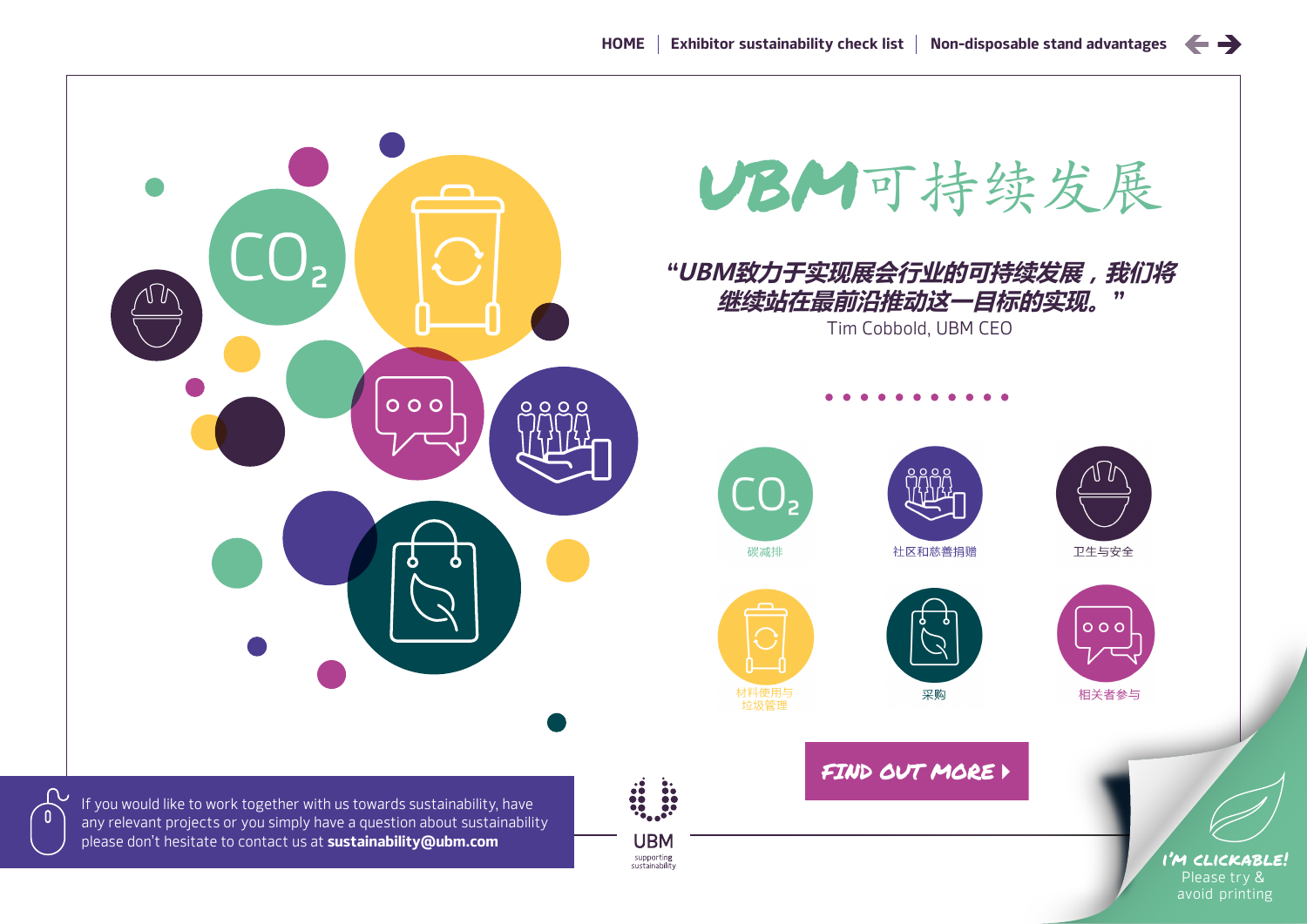$\leftrightarrow$